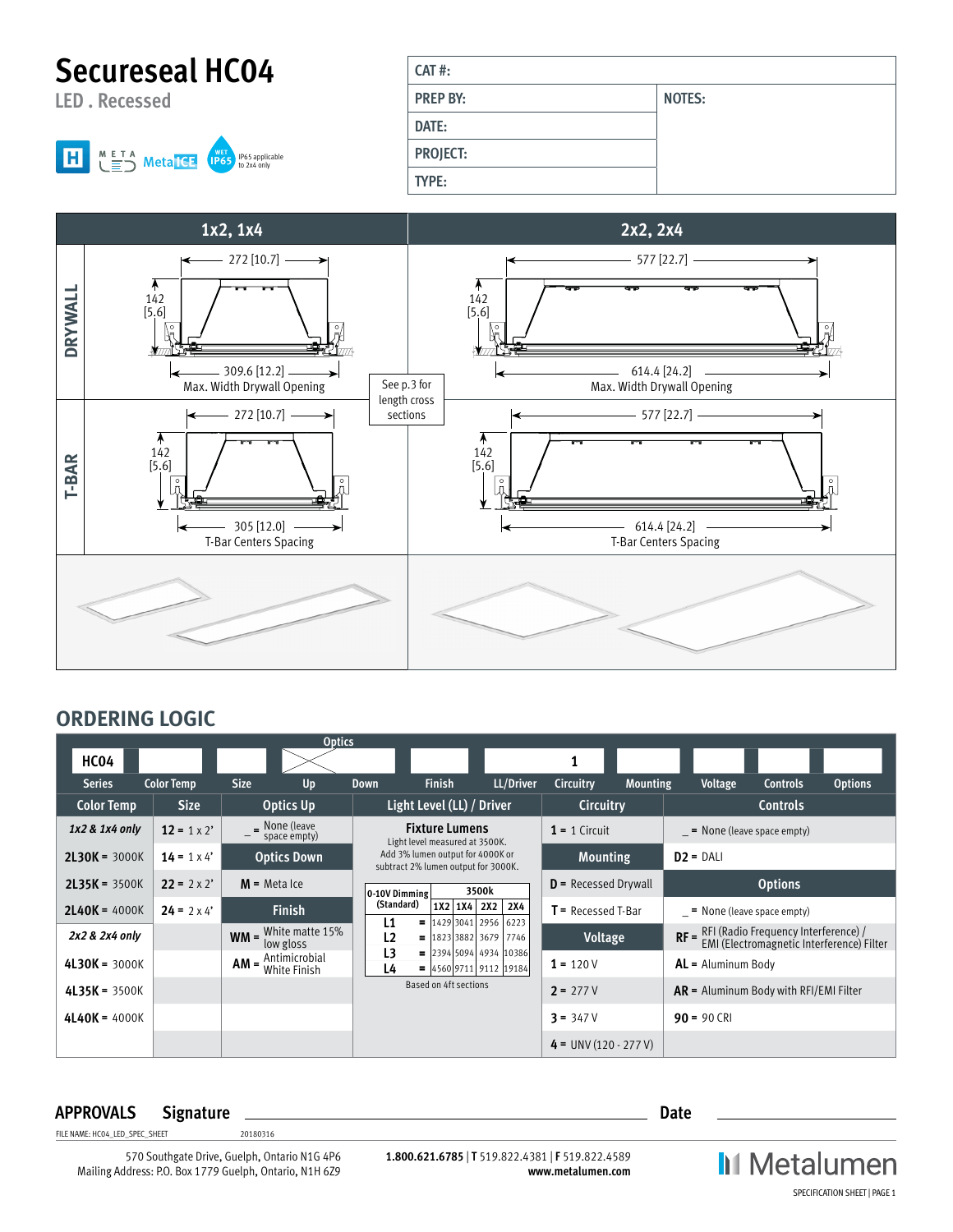# **SecureSeal HC04 LED**

## **SPECIFICATIONS**

**Due to the Continuous Improvement Policy at Metalumen, we reserve the right to change our specifications without notice.** 

**Housing:** The nominal 5" deep recessed housing consists of a welded and sealed, code guage, prime cold rolled steel body and end plates. The end plates are securely welded and completely sealed and gasketed for air-tight and water-tight construction. Extruded aluminum door frame and flange.

**Optical System:** Optical System MetaLED mid flux LED technology transmits to an

internal high performance-side kicking reflector that then passes through our Meta Ice acrylic diffuser for smooth distribution; this creates a continuum of smooth consistent light.

**CRI:** 84 (4000K) (80 minimum) **Lumen Maintenance:** At an ambient operating temperature of 35°C the LED lifetime expectancy => 60 000hrs at L86. **Finish:** White matte 15% low gloss high

reflectance white or antimicrobial white paint are available finishes.

**Mounting:** Fits 9/16" & 15/16" T-Bars, maximum height 1.5". Mounting brackets provided. **Electrical:** Factory prewired with easy wire

quick connect sections.

**Driver:** Metalumen offers dimming drivers as a standard on our entire LED product offering at 0-10V. Dimming is 10%-100%

range. Power factor is >90% with a Class 2 rating.

**Approvals:** Certified to NRTL and IES testing standards. All components are UL Recognized or tested. IP65 rating applicable to 2x4 size only.

#### **Environment:**

1x2, 1x4, 2x2 - Suitable for dry locations. 2x4 - Suitable for dry and wet locations.

## **WARRANTY**

Metalumen will warrant defective luminaires for 5 years from date of purchase. Warranty is valid if luminaire is installed and used according to specification. If defective, Metalumen will send replacement boards or drivers at no cost along with detailed replacement instructions and instructions on how to return defective components to Metalumen.

## **FEATURES**



Every product in our broad line of healthcare luminaires has been strategically engineered to meet modern healthcare demands while addressing patient needs and aesthetic requirements.

MEDILUMEN // Healthcare Lighting Metal CE META ICE is a smooth Continuum Optical System with a 91% transmission rate that creates smooth subdued lighting with no source imagery. Meta Ice is a premium lensing optic unique to Metalumen but coupled with

a high performance side kicking specular reflector to maximize the lumens from the source creating an unparalleled lumen delivery.

 $M$  E T A LED boards with a raw efficacy of  $\overline{\mathsf{L}}$  over 120lm/W, proprietary to Metalumen. A slim LED platform for any of your LED linear application.

## **LUMINAIRE WATTAGE AND OUTPUT SPECIFICATION**

| Light     | 1x2     |                            |                          | 1x4     |                            |                          | 2x2     |                            |                          | 2x4     |                            |                          |
|-----------|---------|----------------------------|--------------------------|---------|----------------------------|--------------------------|---------|----------------------------|--------------------------|---------|----------------------------|--------------------------|
| Level     | Wattage | Lumens<br><b>Delivered</b> | <b>Efficacy</b><br>(LPW) | Wattage | Lumens<br><b>Delivered</b> | <b>Efficacy</b><br>(LPW) | Wattage | Lumens<br><b>Delivered</b> | <b>Efficacy</b><br>(LPW) | Wattage | Lumens<br><b>Delivered</b> | <b>Efficacy</b><br>(LPW) |
| L1<br>=   | 14      | 1429                       | 103                      | 28      | 3041                       | 110                      | 28      | 2956                       | 107                      | 55      | 6223                       | 112                      |
| L2<br>$=$ | 18      | 1823                       | 103                      | 35      | 3882                       | 110                      | 35      | 3679                       | 104                      | 71      | 7746                       | 109                      |
| L3<br>$=$ | 24      | 2394                       | 99                       | 48      | 5094                       | 105                      | 48      | 4934                       | 102                      | 97      | 10386                      | 107                      |
| L4<br>$=$ | 48      | 4560                       | 94                       | 97      | 9711                       | 101                      | 97      | 9112                       | 94                       | 195     | 19184                      | 99                       |

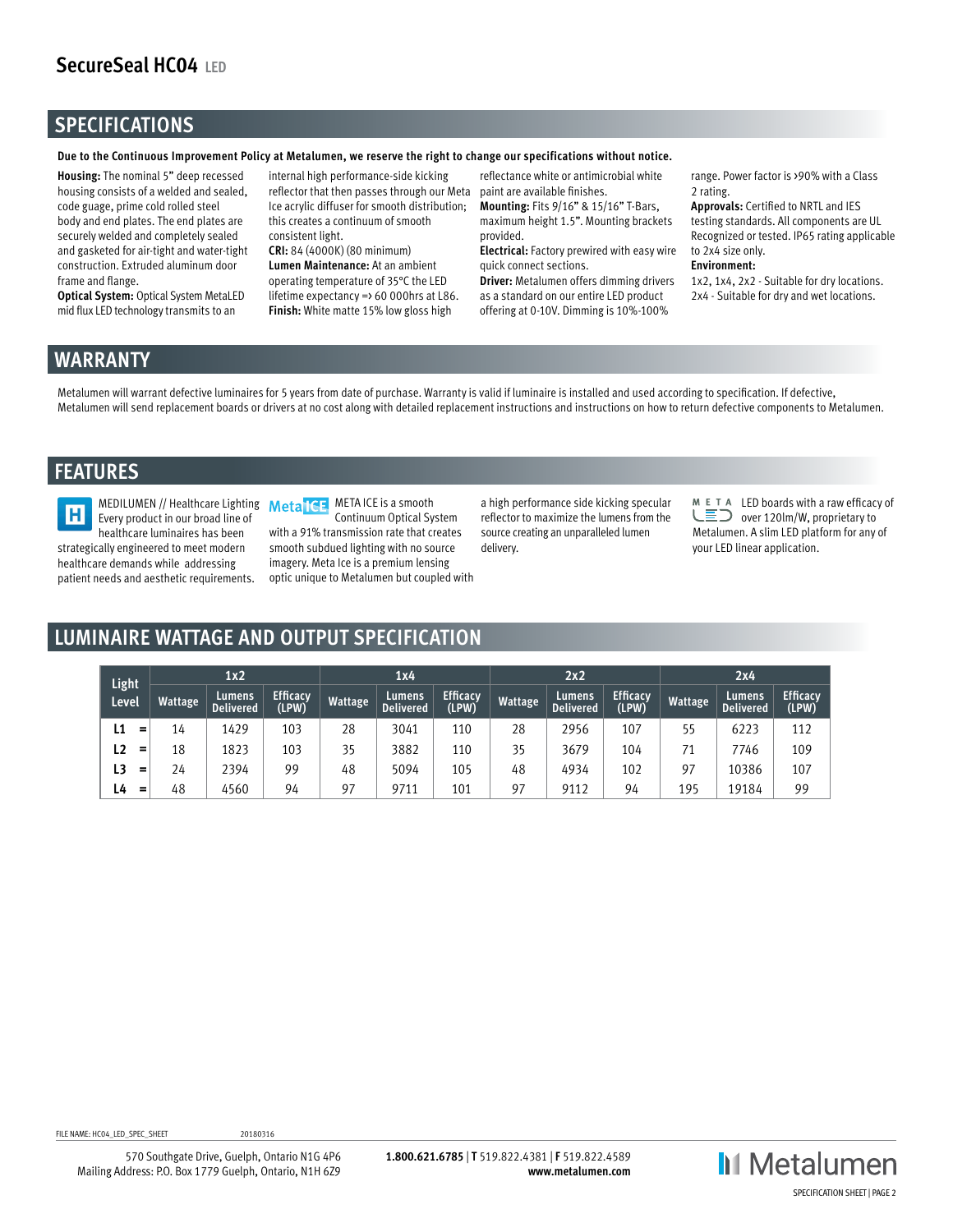# **SecureSeal HC04 LED**

## **CROSS SECTIONS**

1x2 & 2x2 Recessed T-Bar



### 1x4 & 2x4 Recessed T-Bar





1x4 & 2x4 Recessed Drywall



FILE NAME: HC04\_LED\_SPEC\_SHEET 20180316

570 Southgate Drive, Guelph, Ontario N1G 4P6 Mailing Address: P.O. Box 1779 Guelph, Ontario, N1H 6Z9

**1.800.621.6785** | **T** 519.822.4381 | **F** 519.822.4589 **www.metalumen.com** **II** Metalumen SPECIFICATION SHEET | PAGE 3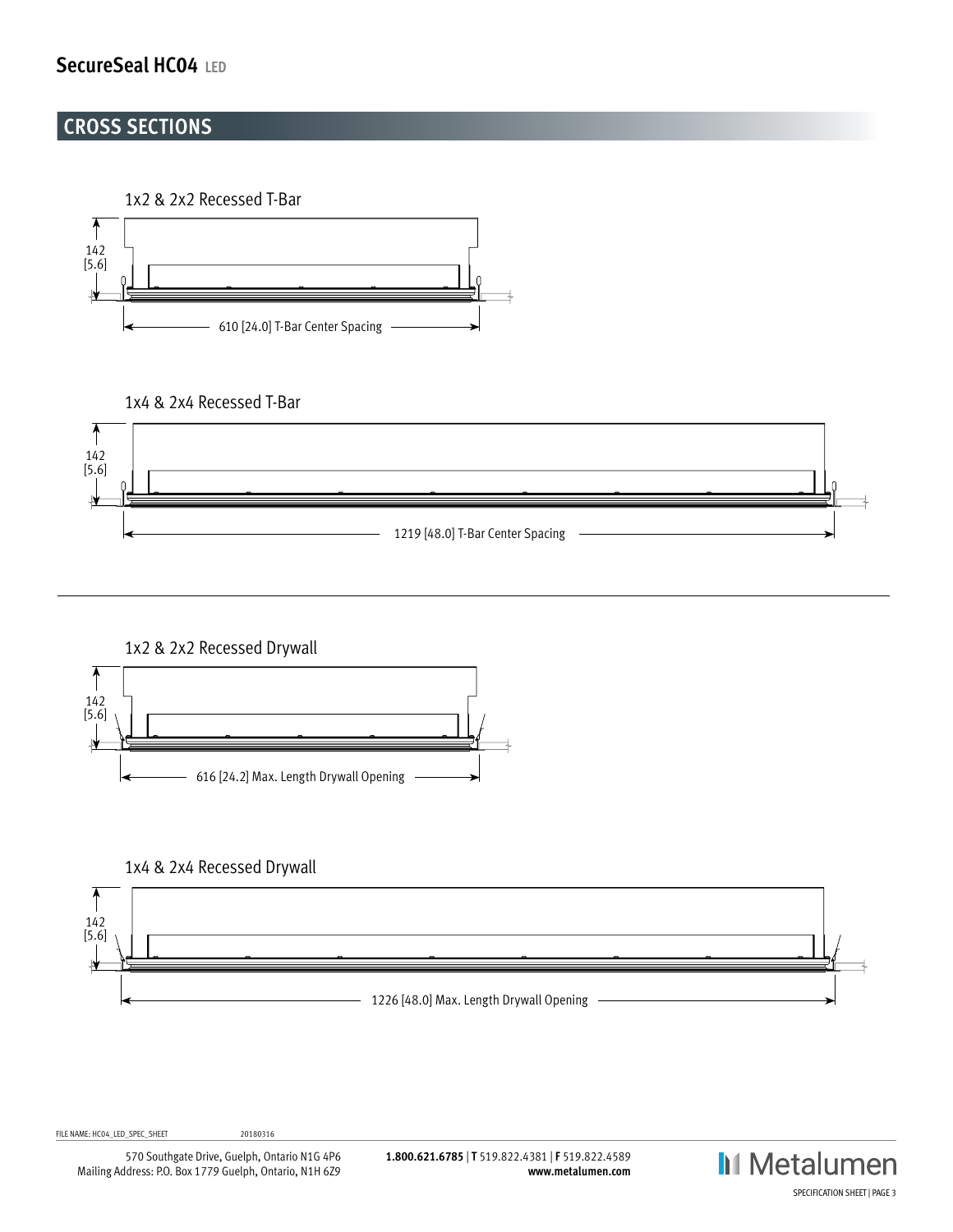# **PHOTOMETRIC DATA - 3500K**



**File Name:** HC04-2L35K-12-M-L3 **Luminaire Lumens:** 2394<br>**Total Watts:** 24 **Total Watts:**<br>Efficacv: **Efficacy:** 99 lms/W **Optics Down:** 

#### **COEFFICIENTS OF UTILIZATION Zonal Cavity Method**

**Effective Floor Cavity Reflectance = .20**

| RC             | 80  |    |                |    | 70 |             |                 |    | 50  |     |     |
|----------------|-----|----|----------------|----|----|-------------|-----------------|----|-----|-----|-----|
| <b>RW</b>      | 70  | 50 | 30             | 10 | 70 | 50          | 30              | 10 | 50  | 30  | 10  |
| <b>RCR</b>     |     |    |                |    |    |             |                 |    |     |     |     |
| $\mathbf{0}$   | 119 |    | 119 119 119    |    |    |             | 116 116 116 116 |    | 111 | 111 | 111 |
| $\mathbf{1}$   |     |    | 110 106 102 98 |    |    | 107 103 100 |                 | 97 | 99  | 96  | 94  |
| $\overline{2}$ | 101 | 93 | 87             | 82 | 98 | 91          | 86              | 81 | 88  | 83  | 79  |
| 3              | 93  | 83 | 75             | 69 | 90 | 81          | 74              | 69 | 78  | 73  | 68  |
| 4              | 85  | 74 | 66             | 60 | 83 | 73          | 65              | 59 | 70  | 64  | 59  |
| 5              | 79  | 67 | 58             | 52 | 77 | 66          | 58              | 52 | 64  | 57  | 51  |
| 6              | 73  | 61 | 52             | 46 | 71 | 60          | 52              | 46 | 58  | 51  | 46  |
| 7              | 68  | 55 | 47             | 41 | 66 | 54          | 47              | 41 | 53  | 46  | 41  |
| 8              | 64  | 51 | 43             | 37 | 62 | 50          | 42              | 37 | 49  | 42  | 37  |
| 9              | 60  | 47 | 39             | 34 | 58 | 46          | 39              | 34 | 45  | 38  | 33  |
| 10             | 56  | 43 | 36             | 31 | 55 | 43          | 36              | 31 | 42  | 35  | 30  |

### **PHOTOMETRIC CURVE**



#### **LUMINANCE DATA (CD/M2 )**

| <b>Vertical</b> | <b>Horizontal Angle</b> |      |      |  |  |  |  |
|-----------------|-------------------------|------|------|--|--|--|--|
| Angle           |                         | 45   | 90   |  |  |  |  |
| 45              | 3696                    | 2873 | 2715 |  |  |  |  |
| 55              | 2923                    | 2114 | 2026 |  |  |  |  |
| 65              | 2102                    | 1408 | 1318 |  |  |  |  |
| 75              | 1239                    | 727  | 687  |  |  |  |  |
| 85              | 396                     | 187  | 185  |  |  |  |  |

#### **CANDLE DISTRIBUTION**

| Vertical<br>Angle                                                                                      | 0                                                                                                                                                                                  | 30                                                                                                                                                                               | <b>Horizontal Angle</b><br>60                                                                                                                                                 | 90                                                                                                                                                                               |
|--------------------------------------------------------------------------------------------------------|------------------------------------------------------------------------------------------------------------------------------------------------------------------------------------|----------------------------------------------------------------------------------------------------------------------------------------------------------------------------------|-------------------------------------------------------------------------------------------------------------------------------------------------------------------------------|----------------------------------------------------------------------------------------------------------------------------------------------------------------------------------|
| 0<br>5<br>10<br>15<br>20<br>25<br>30<br>35<br>40<br>45<br>50<br>55<br>60<br>65<br>70<br>75<br>80<br>85 | 1110.45<br>1109.7<br>1094.77<br>1044.19<br>1001.62<br>916.92<br>858.14<br>764.15<br>669.21<br>585.22<br>492.53<br>405.54<br>321.05<br>241.61<br>174.05<br>108.68<br>58.16<br>22.86 | 1110.45<br>1109.25<br>1083.41<br>1044.37<br>979.07<br>912.09<br>834.69<br>751.59<br>661.52<br>570.41<br>480.4<br>391.17<br>306.39<br>232.96<br>163.1<br>102.94<br>55.39<br>20.75 | 1110.45<br>1127.09<br>1078.71<br>1030.29<br>979.89<br>902<br>822.81<br>728.07<br>633.17<br>536.21<br>446.26<br>363.13<br>284.01<br>214.4<br>147.37<br>92.62<br>48.88<br>18.89 | 1110.45<br>1107.45<br>1098.38<br>1028.36<br>959.06<br>898.98<br>802.64<br>710.08<br>618.96<br>514.07<br>434.67<br>353.9<br>270.67<br>203.87<br>141.94<br>89.38<br>47.27<br>18.78 |
| 90                                                                                                     | 2.43                                                                                                                                                                               | 2.2                                                                                                                                                                              | 2.5                                                                                                                                                                           | 2.84                                                                                                                                                                             |
|                                                                                                        |                                                                                                                                                                                    |                                                                                                                                                                                  |                                                                                                                                                                               |                                                                                                                                                                                  |

## **L3 1x4**

**File Name:** HC04-2L35K-14-M-L3 **Luminaire Lumens:** 5094 **Total Watts:**<br>**Efficacy: Efficacy:** 105 lms/W **Optics Down:** 

### **COEFFICIENTS OF UTILIZATION**

**Zonal Cavity Method Effective Floor Cavity Reflectance = .20**

| RC                      | 80  |    |             |    |    | 70 |    |    |    | 50 |    |
|-------------------------|-----|----|-------------|----|----|----|----|----|----|----|----|
| <b>RW</b>               | 70  | 50 | 30          | 10 | 70 | 50 | 30 | 10 | 50 | 30 | 10 |
| <b>RCR</b>              |     |    |             |    |    |    |    |    |    |    |    |
| 0                       | 103 |    | 103 103 103 |    | 93 | 93 | 93 | 93 | 75 | 75 | 75 |
| $\mathbf{1}$            | 94  | 90 | 86          | 82 | 85 | 81 | 78 | 75 | 65 | 63 | 60 |
| $\overline{\mathbf{c}}$ | 85  | 78 | 71          | 66 | 77 | 70 | 65 | 60 | 56 | 52 | 49 |
| 3                       | 77  | 68 | 60          | 54 | 69 | 61 | 55 | 50 | 49 | 45 | 41 |
| 4                       | 70  | 59 | 52          | 45 | 63 | 54 | 47 | 42 | 43 | 38 | 34 |
| 5                       | 64  | 53 | 44          | 38 | 58 | 48 | 41 | 35 | 38 | 33 | 29 |
| 6                       | 59  | 47 | 39          | 33 | 53 | 42 | 35 | 30 | 34 | 29 | 25 |
| 7                       | 54  | 42 | 34          | 28 | 49 | 38 | 31 | 26 | 31 | 25 | 22 |
| 8                       | 50  | 38 | 30          | 25 | 45 | 34 | 28 | 23 | 28 | 23 | 19 |
| 9                       | 47  | 34 | 27          | 22 | 42 | 31 | 25 | 20 | 25 | 20 | 17 |
| 10                      | 43  | 31 | 24          | 19 | 39 | 28 | 22 | 18 | 23 | 18 | 15 |

### **PHOTOMETRIC CURVE**



#### **LUMINANCE DATA (CD/M2 )**

| Vertical |      | <b>Horizontal Angle</b> |      |
|----------|------|-------------------------|------|
| Angle    | 0    | 45                      | 90   |
| 45       | 4406 | 3227                    | 2878 |
| 55       | 3666 | 2415                    | 2100 |
| 65       | 2820 | 1644                    | 1393 |
| 75       | 1810 | 886                     | 719  |
| 85       | 687  | 240                     | 200  |

### **CANDLE DISTRIBUTION**

| Vertical | <b>Horizontal Angle</b> |         |                 |         |  |  |  |
|----------|-------------------------|---------|-----------------|---------|--|--|--|
| Angle    | 0                       | 30      | 60              | 90      |  |  |  |
| 0        | 2372.69                 | 2372.69 | 2372.69         | 2372.69 |  |  |  |
| 5        | 2385.94                 | 2372.31 | 2362.3          | 2346.88 |  |  |  |
| 10       | 2266.08                 | 2296.3  | 2279.94         | 2258.08 |  |  |  |
| 15       | 2183.3                  | 2184.23 | 2165.86         | 2166.11 |  |  |  |
| 20       | 2066.34                 |         | 2079.88 2055.57 | 2029.68 |  |  |  |
| 25       | 1954.13                 |         | 1926.46 1898.38 | 1878.39 |  |  |  |
| 30       | 1809.8                  | 1790.37 | 1731.28         | 1698.4  |  |  |  |
| 35       | 1648.56                 | 1609.43 | 1533.92         | 1487.42 |  |  |  |
| 40       | 1467.58                 | 1417.32 | 1332.22         | 1281.12 |  |  |  |
| 45       | 1264.33                 | 1220.79 | 1129.47         | 1090.05 |  |  |  |
| 50       | 1078.35                 | 1036.43 | 949.6           | 910.09  |  |  |  |
| 55       | 891.29                  | 844.71  | 761.67          | 733.64  |  |  |  |
| 60       | 709.55                  | 667.65  | 604.02          | 572.13  |  |  |  |
| 65       | 540.97                  | 505.28  | 450.95          | 430.99  |  |  |  |
| 70       | 381.58                  | 353.58  | 317.61          | 299.84  |  |  |  |
| 75       | 243.99                  | 226.52  | 199.18          | 187.13  |  |  |  |
| 80       | 132.31                  | 121.07  | 104.84          | 101.26  |  |  |  |
| 85       | 50.53                   | 45.96   | 41.61           | 40.56   |  |  |  |
| 90       | 5.83                    | 5.35    | 5.42            | 5.79    |  |  |  |



570 Southgate Drive, Guelph, Ontario N1G 4P6

FILE NAME: HC04\_LED\_SPEC\_SHEET 20180316

Mailing Address: P.O. Box 1779 Guelph, Ontario, N1H 6Z9